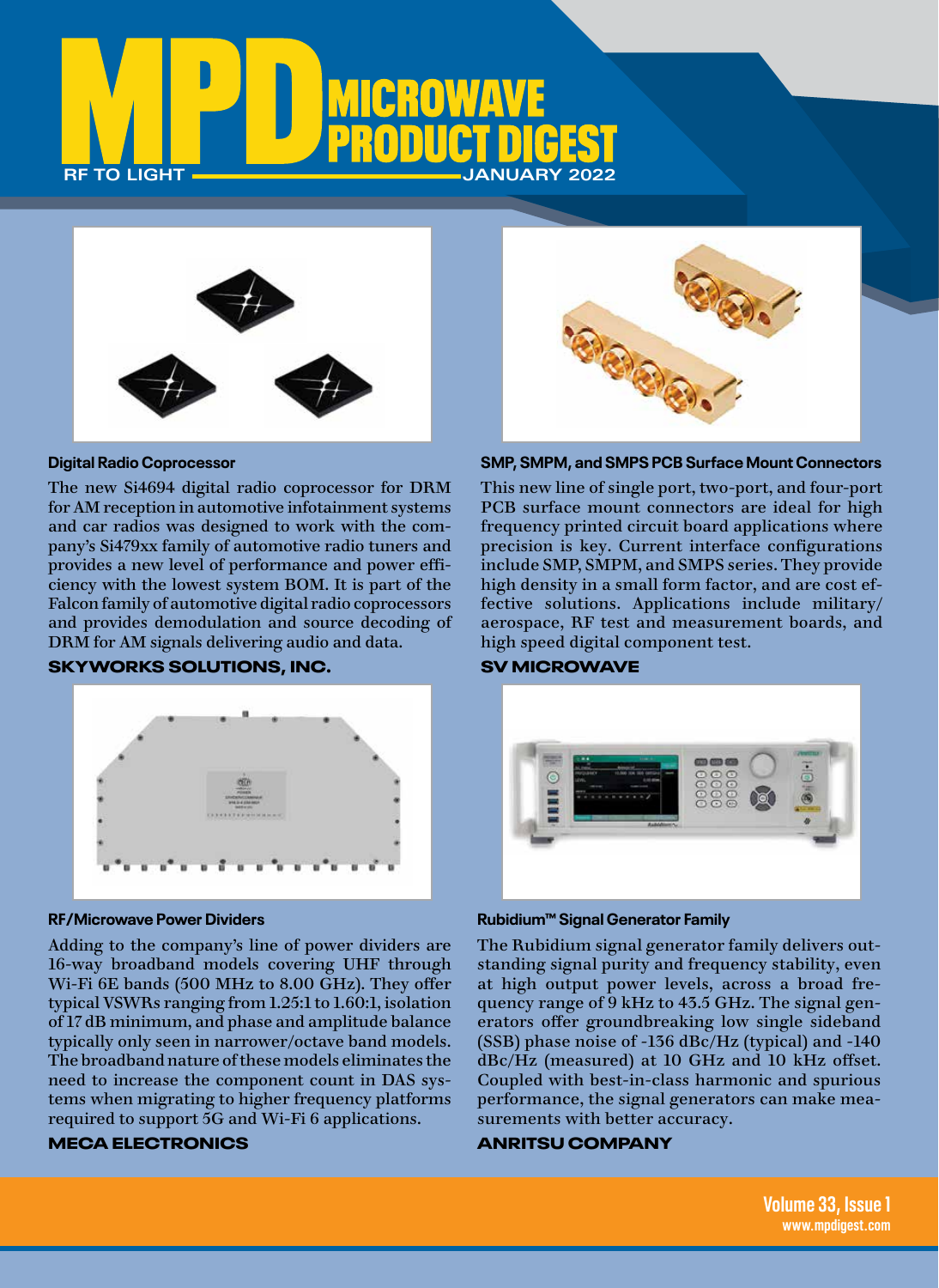# NASA Gives Boost to "Hybrid" Circulators, Launching mmWave Systems to New Heights

by Dr. David Rizzo

**For both space and terrestrial mmWave**<br>applications, new hybrid designs enable<br>maximum use of bandwidth while mainapplications, new hybrid designs enable maximum use of bandwidth while maintaining high isolation.

When it comes to mmWave systems, science can only progress as far as compatible hardware will allow. This portion of the electromagnetic spectrum will unlock enormous potential for design engineers with the promise of vastly superior data speeds, capacity, and quality, all at low latency. However, the lack of high-performance components in the higher mmWave bands (50 GHz - 500 GHz) is limiting the ability to take full advantage of these frequencies.

NASA, for one, has invested a lot of energy in trying to solve the issue. One focus has been on developing a new generation of mmWave circulators suitable for use in NASA instrumentation.

Circulators are primarily used in transmitreceive systems such as point-to-point radio and radar. They allow a transmitter and receiver to share a common antenna while simultaneously isolating the transmitter and receiver from each other. Thus, a high-power signal from a transmitter does not damage a sensitive receiver. The greater the isolation, the better.

However, at the higher mmWave frequencies, the state-of-the-art Y-junction circulator is effective only within a very narrow bandwidth. Using a Y-junction circulator can place a severe bandwidth limitation on the entire system.

In response to this challenge, Small Business Innovation Research (SBIR) Phase I and Phase II contracts were recently awarded by NASA to spur the development of a circulator with significantly higher bandwidth. This effort is paying dividends as a new circulator technology has recently been developed.

This new type of circulator, dubbed the "hybrid circulator," can theoretically cover entire waveguide bands with relatively low insertion loss and more than 20 dB of isolation. The hybrid circulator will enable designers to push greater volumes of data through systems operating in the upper regions of the mmWave spectrum.

#### **Stretching the Limits**

The hybrid circulator is being developed by Micro Harmonics Corporation of Fincastle, VA (www.MicroHarmonics.com). Their initial prototypes were designed to cover the 150-190 GHz band in WR-5 and were assembled and tested in early 2021. The measured insertion loss was less than 2.2 dB and the isolation was greater than 20 dB across the entire 150-190 GHz band.

For comparison, a state-of-the-art Y-junction circulator operating at 160 GHz has a 20 dB bandwidth near 3 GHz and a slightly higher insertion loss than the hybrid. The bandwidth of the hybrid circulator is thus an order of magnitude greater than that of the Y-junction.

The new hybrid circulator gives microwave engineers the option of specifying one component that can operate over multiple bands, making instrument architecture much easier. The hybrid circulators are quickly finding application. NASA's Cloud Radar System group—based at the Jet Propulsion Laboratory (JPL) in California—is currently exploring their use in weather radars.

JPL utilizes circulators in their high-altitude aircraft and high-throughput satellite communication systems for measuring cloud properties and upper atmospheric constituents. Some of these systems operate in the G-band (167-175 GHz) with development also planned at frequencies near 240 GHz and beyond. Y-junction circulators are not manufactured at these frequencies due to the extreme sensitivity of the center frequency to small variations in the dimensions of the ferrite core. But the hybrid circulator can easily reach the WR-2.8 band 260-400 GHz and possibly beyond.

Many industries have a need for wideband circulators at other mmWave frequencies: airport radar, telecommunications satellites, and high-speed point-to-point data links. Defense applications include bio-agent detection, battlefield radar, and nighttime imaging. Commercial applications include 5G (and higher) cellular technology, smart cities, connected vehicles, and other IoT applications.

In radar applications, larger bandwidth makes